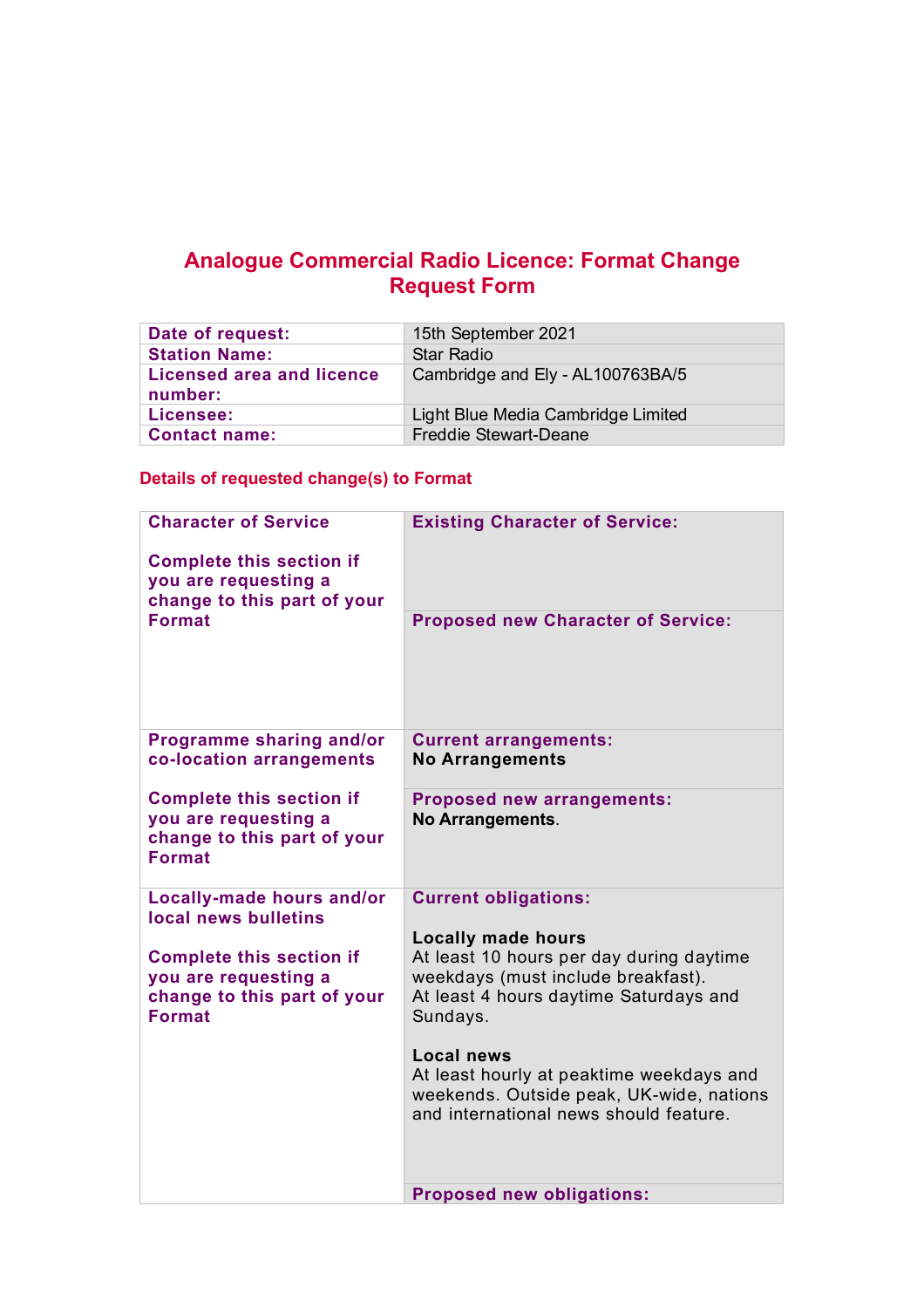|  | <b>Locally made hours</b><br>At least 6 hours per day during daytime<br>weekday                                                                     |
|--|-----------------------------------------------------------------------------------------------------------------------------------------------------|
|  | <b>Local news</b><br>At least hourly at peaktime weekdays and<br>weekends. Outside peak, UK-wide, nations<br>and international news should feature. |

The holder of an analogue local commercial radio licence may apply to Ofcom to have the stations Format amended. Any application should be made using the layout shown on this form, and should be in accordance with Ofcoms published procedures for Format changes.

Under section 106(1A) of the Broadcasting Act 1990 (as amended), Ofcom may consent to a change of a Format only if it is satisfied that at least one of the following five statutory criteria is satisfied:

- (a) that the departure would not substantially alter the character of the service;
- (b) that the departure would not narrow the range of programmes available by way of relevant independent radio services to persons living the area or locality for which the service is licensed to be provided;
- (c) that the departure would be conducive to the maintenance or promotion of fair and effective competition
- (d) that there is evidence that, amongst persons living in that area or locality, there is a significant demand for, or significant support for, the change that would result from the departure; or
- (e) that (i) the departure would result from programmes included in the licensed service ceasing to be made at premises in the area or locality for which the service is provided, but (ii) those programmes would continue to be made wholly or partly at premises within the approved area (as defined in section 314 of the Communications Act 2003 (local content and character of services)).

Only one of these five criteria need be satisfied in order for Ofcom to consent to the proposed change. However, even if Ofcom is of the opinion that the proposed change satisfies one or more of the statutory criteria, there may be reasons (depending on the particular circumstances of the case) why Ofcom may not consent to the proposed change. The additional criteria to which Ofcom will have regard when exercising this discretion can be found on our website.

Applicants should note that, under section 106ZA of the same Act (as amended), a proposed change that does not satisfy the first or last of these criteria (i.e. a change that Ofcom considers would or could substantially alter the character of the service, or does not relate to the origin of locally-made programmes) must, if it is to be considered further under any of the other three criteria, be consulted upon.

In the event that Ofcom receives a request for Format change and considers that criterion (a) or (e) is not satisfied, it will seek confirmation from the applicant as to whether it wishes to proceed with the request (and, if so, whether it wishes to amend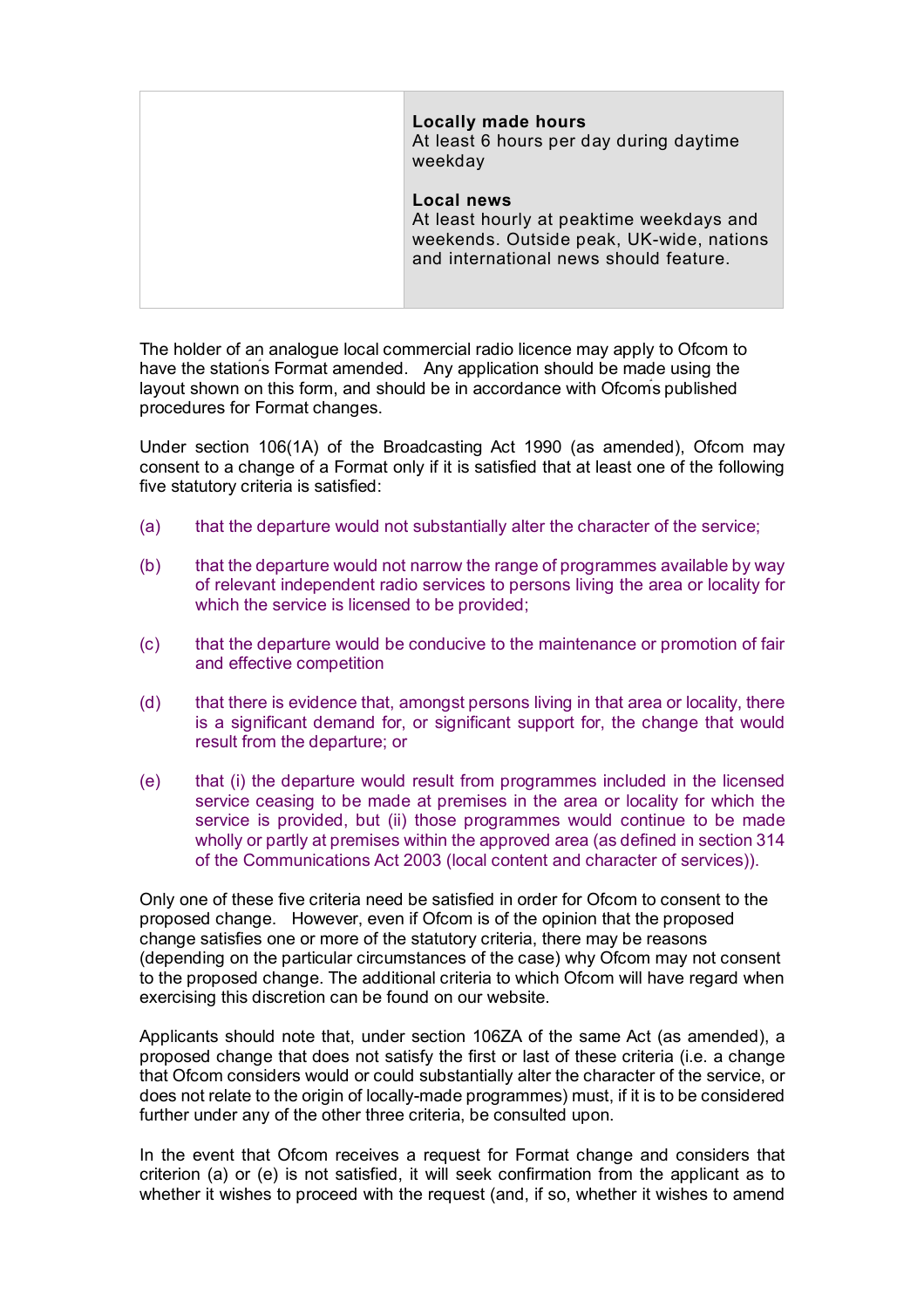or replace its submission in light of the necessity to make it public).#

**Please set out the statutory criterion, or criteria, set out in section 106(1A) of the Broadcasting Act 1990 that you believe is/are satisfied in relation to this Format change request, and the reasons for this.**

The request would not alter the character of the service.

This request is to amend the Format so that it better reflects Ofcoms revised localness guidelines.

**Please provide any additional information and/or evidence in support of the proposed change(s) below. In particular, the applicant may wish to outline how they see that the proposed change fits within Ofcom's published Format change request policy and also Ofcom's Localness guidance, which includes our co-location and programme sharing policy.** 

### **Notes**

# Ofcom may approve a change under any of criteria (b) to (d) without consultation, or after a consultation of less than 28 days, if Ofcom considers that to hold a consultation at all, or for 28 days or more, would result in a delay that would be likely to prejudice the interests of the licensee. Ofcom may also remove for the purposes of consultation any confidential information submitted by the licensee.

### **Data Protection**

We require the information requested in this form in order to carry out our licensing duties under the Broadcasting Act 1990, Broadcasting Act 1996 and Communications Act 2003. Please see Ofcom's General Privacy Statement www.ofcom.org.uk/aboutofcom/foi-dp/general-privacy-statement for further information about how Ofcom handles your personal information and your corresponding rights